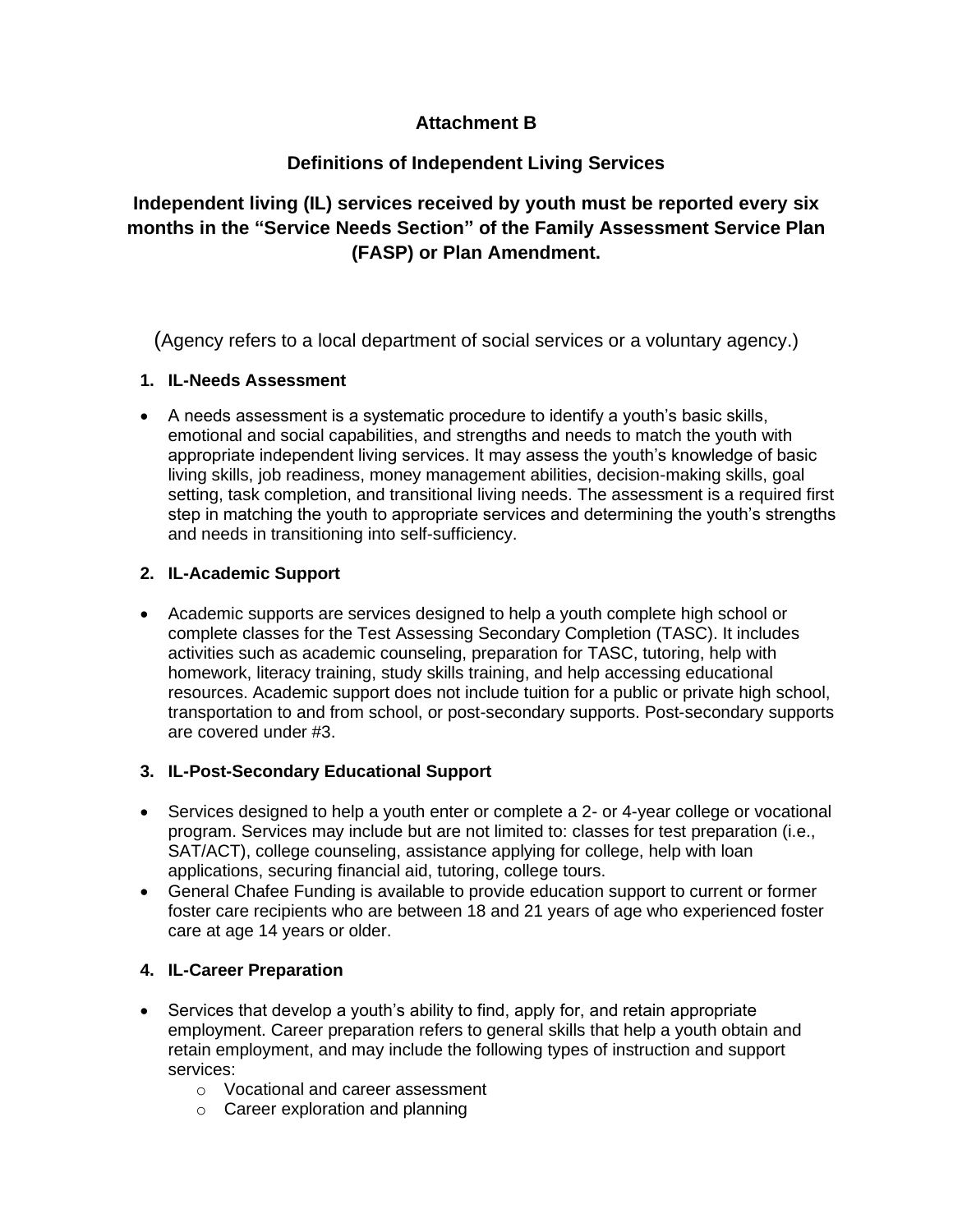- $\circ$  Guidance in setting and assessing vocational and career interests and skills
- o Help matching interests and abilities with vocational goals
- o Job seeking/placement support
- o Identifying potential employers
- o Writing resumes
- $\circ$  Completing job applications
- o Developing interview skills
- o Job shadowing
- o Receiving job referrals
- o Using career resource libraries
- o Understanding employee benefits coverage
- o Securing work permits
- o Retention support, including job coaching, how to work with employers and other employees
- o Understanding workplace values such as timeliness and appearance
- o Understanding authority and customer relationships
- May also include obtaining drivers' permits or licenses, driving lessons, auto insurance.

### **5. IL-Employment Programs or Vocational Training**

- Programs and trainings intended to build youth's skills for a specific trade, vocation, or career through classes or on-site training. Employment programs/vocational training refers to programs and training that help youth gain expertise and skills in a specific field or profession.
- Employment programs include but are not limited to
	- o youth participation in apprenticeship, internship, or summer employment programs. This does not include any jobs secured by the youth alone.
- Vocational training includes but is not limited to
	- o youth's participation in vocational or trade programs; and
	- $\circ$  training in occupational classes for such skills as cosmetology, auto mechanics, building trades, nursing, computer science, and other current or emerging employment sectors.

### **6. IL-Budget and Financial Management**

- Budget and financial management assistance includes but is not limited to the following types of training and practice:
	- o Living within a budget
	- o Opening and using a checking and savings account
	- o Balancing a bank account
	- o Developing consumer awareness (security and privacy)
	- o Developing smart shopping skills
	- o Accessing information about credit, loans, and taxes
	- o Filling out and filing tax forms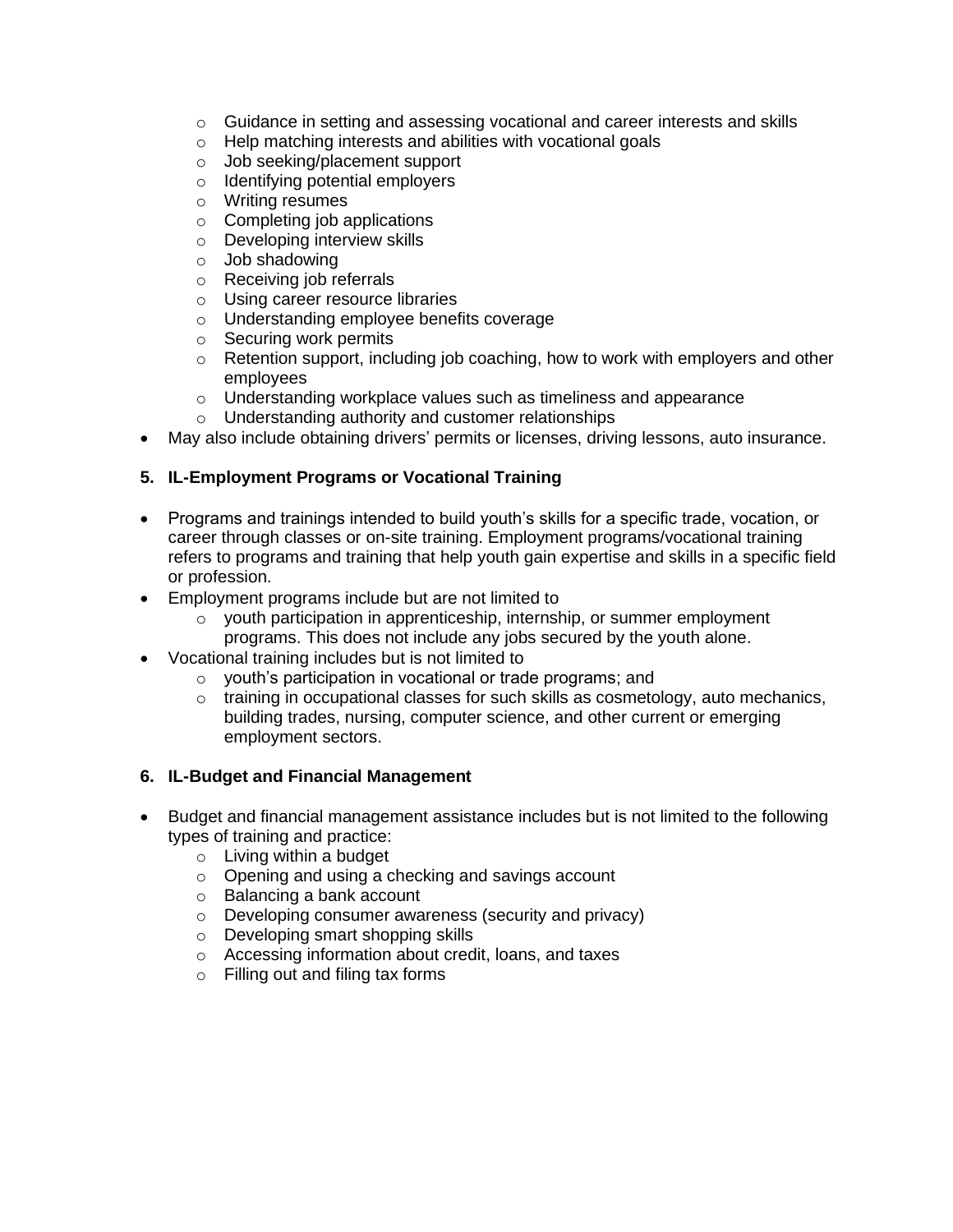# **7. IL-Housing Education and Home Management Training**

- Housing education includes but is not limited to assistance or training in the following:
	- o Locating and maintaining housing
	- o Filling out rental applications and acquiring a lease
	- o Handling security deposits and utilities
	- o Understanding practices for keeping a healthy and safe home
	- o Understanding tenants' rights and responsibilities
	- o Handling landlord complaints
- Home management includes but is not limited to instructions in the following:
	- o Food preparation
	- o Laundry
	- o Housekeeping
	- o Living cooperatively with others
	- o Meal planning
	- o Grocery shopping
	- o Basic maintenance and repairs

### **8. IL-Health Education and Risk Prevention**

- Providing information to youth about the following:
	- o Hygiene
	- o Nutrition
	- o Fitness and exercise
	- o First aid
	- o Medical and dental care benefits
	- o Health care resources and insurance
	- o Prenatal care and maintaining personal medical records
	- $\circ$  Sex education, abstinence education, HIV, and sexually transmitted disease prevention
	- o Education and information about sexual development and sexuality
	- o Pregnancy prevention and family planning
	- o Substance abuse prevention and intervention, including education and information about the effects and consequences of substance use (alcohol, drugs, tobacco) and avoidance and intervention.
- It **does not** include a youth's actual receipt of direct medical care substance abuse treatment, mental health services, or dental.

# **9. IL-Family Support and Healthy Marriage Education**

• Services include education and information about safe and stable families, healthy marriages, spousal communication, parenting responsible fatherhood, child care skills, teen parenting, domestic and family violence prevention.